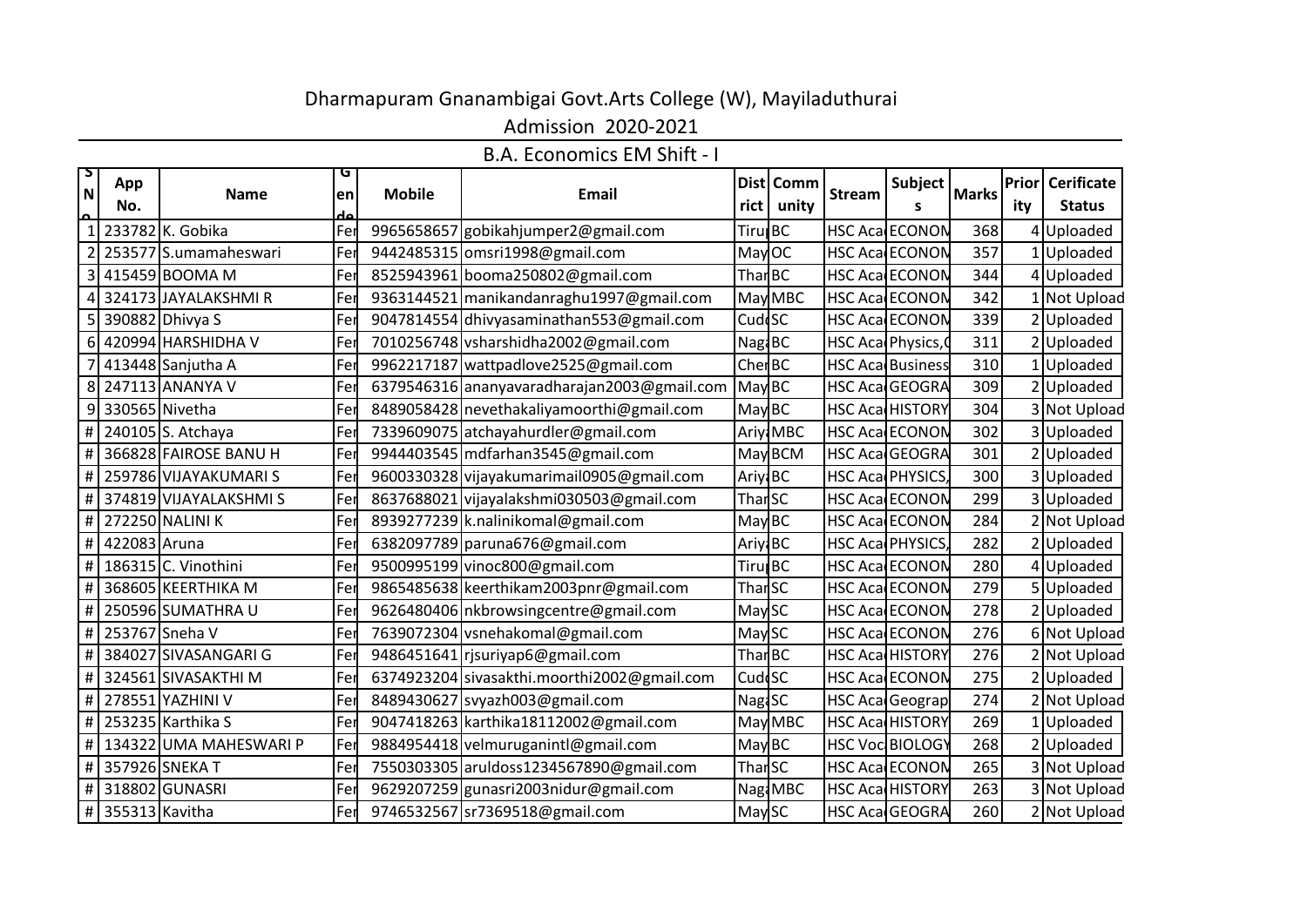|          |               | # 274315 Arunthathi S        | Fer | 7708458058 sarunthathi2003@gmail.com            |                     | Ariyi MBC       |                        | <b>HSC Aca HISTORY</b> | 259 | 3 Uploaded          |  |
|----------|---------------|------------------------------|-----|-------------------------------------------------|---------------------|-----------------|------------------------|------------------------|-----|---------------------|--|
| $\#$     | 384505 ABI E  |                              | Fer | 7539970021 abi021003@gmail.com                  |                     | Thar MBC        | HSC Aca PHYSICS,       |                        | 257 | 9 Not Upload        |  |
| $\#$     |               | 297668 THANIYAVATHI T        | Fer | 9042395033 vasanthan185@gmail.com               | Cudd <sub>SC</sub>  |                 |                        | HSC Aca GEOGRA         | 253 | Uploaded            |  |
| $\#$     |               | 318482 M KEERTHIKA           | Fer | 9629382869 dxraj0077@gmail.com                  | Nag <sub>1</sub> SC |                 | <b>HSC Aca HISTORY</b> |                        | 253 | Uploaded            |  |
| $\#$     |               | 120126 Co.kokila             | Fer | 8608463977 sakdoss88@gmail.com                  | May BC              |                 |                        | HSC Aca GEOGRA         | 252 | <b>Uploaded</b>     |  |
| $\#$     |               | 147711 PRITHINGARA J G       | Fer | 9094870632 prithingarajaikumar@gmail.com        | May BC              |                 | HSC Aca PHYSICS,       |                        | 251 | Uploaded            |  |
| $\#$     |               | 272856 SHEBA K               | Fer | 9751498360 ksheba612@gmail.com                  | May SC              |                 |                        | HSC Aca GEOGRA         | 249 | Uploaded            |  |
| $\#$     |               | 295418 J R ANUPRABHA         | Fer | 9486802822 rajanujai19@gmail.com                | May BC              |                 | HSC Aca PHYSICS,       |                        | 249 | <b>Not Upload</b>   |  |
| $\#$     |               | 370472 PRIYA P               | Fer | 8524853381 priya100403@gmail.com                | Thar <sub>SC</sub>  |                 |                        | <b>HSC Aca ECONON</b>  | 248 | 6 Not Upload        |  |
| $\#$     |               | 281065 AKISHYA S             | Fer | 8220295712 akishya2003@gmail.com                | <b>ThanSC</b>       |                 | HSC Aca ECONON         |                        | 246 | Uploaded            |  |
| $\#$     | 175842 Dhivya |                              | Fer | 9943493005 dhivyabalraj2002@gmail.com           | <b>NagiSC</b>       |                 | <b>HSC Aca HISTORY</b> |                        | 245 | Uploaded            |  |
| #        |               | 291049 ABINAYA S             | Fer | 6383621207 sabarimuthu1979sabari@gmail.com      | Ariyi BC            |                 |                        | <b>HSC Aca ECONON</b>  | 245 | Uploaded            |  |
| $\#$     |               | 304572 SOWMIYA R             | Fer | 8098393836 sowmiyasowmiya2233@gmail.com         | Cud <sup>I</sup> SC |                 |                        | <b>HSC Aca ECONON</b>  | 245 | Uploaded            |  |
| $\#$     |               | 373566 BHARATHI V            | Fer | 9952747745 bharathi291102@gmail.com             |                     | Nagi MBC        | HSC Aca PHYSICS,       |                        | 245 | Uploaded            |  |
| $\#$     |               | 234064 Selvasundari R        | Fer | 9843477843 selvasundaripvr@gmail.com            |                     | Nagi MBC        | <b>HSC Aca HISTORY</b> |                        | 244 | 2Uploaded           |  |
| $\#$     |               | 390609 Thamizhselvi T        | Fer | 9600954075 thamizhselvi710@gmail.com            |                     | Ariyi MBC       | HSC Aca PHYSICS,       |                        | 244 | Uploaded            |  |
| $\#$     |               | 106986 RENUKApARAMESHWAR Fer |     | 8754739041 killerkalaiaa@gmail.com              | May BC              |                 | HSC Aca GEOGRA         |                        | 242 | Uploaded            |  |
| $\#$     |               | 228958 P.Nandhini            | Fer | 9976961749   nandhinipazhanisamy 3122002@gmail. |                     | Cud MBC         | HSC Aca PHYSICS,       |                        | 242 | Uploaded            |  |
| $\#$     |               | 300879 C.UKAMATHI            | Fer | 8526837545 uka200403@gmail.com                  | <b>DindSC</b>       |                 | HSC Aca ECONON         |                        | 241 | 3 Not Upload        |  |
| $\sharp$ |               | 310057 KOTHESWARI V          | Fer | 9080463572 kotheswariv@gmail.com                |                     | Nagi MBC        | HSC Aca PHYSICS,       |                        | 241 | Uploaded            |  |
| $\#$     |               | 329006 Atchaya               | Fer | 8870619020 rahulinet2305@gmail.com              |                     | Nag: MBC        | HSC Aca ECONON         |                        | 241 | 2 Not Upload        |  |
| $\#$     |               | 257365 Aarthi B              | Fer | 8523905338 aarthibaskaran10072002@gmail.com     |                     | May MBC         | HSC Aca PHYSICS,       |                        | 240 | 3Uploaded           |  |
| $\#$     |               | 419357 LALITHAMANI R         | Fer | 8940905781 rameshradha0202@gmail.com            | Cudd <sub>SC</sub>  |                 |                        | HSC Aca GEOGRA         | 238 | Uploaded            |  |
| $\#$     |               | 295367 INDUJA MY             | Fer | 8270545236 mounikamy 2401@gmail.com             |                     | May MBC         | HSC Aca PHYSICS,       |                        | 235 | <b>Uploaded</b>     |  |
| $\#$     |               | 411499 Harini R              | Fer | 6384157105 hariniravi63@gmail.com               | Tiruv <sub>BC</sub> |                 | HSC Aca ECONON         |                        | 234 | Uploaded            |  |
| $\#$     |               | 274882 Sangavi.K             | Fer | 8098260368 sangavikalai1006@gmail.com           | Nag <sub>1</sub> SC |                 |                        | HSC Aca GEOGRA         | 233 | Uploaded            |  |
| $\#$     |               | 243589 THENMOZHI K           | Fer | 8344155392 rishivr22@gmail.com                  |                     | <b>AriyiMBC</b> | <b>HSC Aca ECONON</b>  |                        | 232 | Not Upload          |  |
| $\#$     |               | 254121 Devika M              | Fer | 9894561478 mdevikakomal@gmail.com               |                     | May MBC         | HSC Aca ECONON         |                        | 232 | 5Uploaded           |  |
| $\#$     |               | 405990 Sajitha Farveen       | Fer | 9943616937 mohamedsalmon23@gmail.com            |                     | May BCM         | HSC Aca ECONON         |                        | 232 | Not Upload          |  |
| $\#$     |               | 249625 NITHYASHREE J         | Fer | 9786363655 jayashree.anu2000@gmail.com          | Thar <sub>SC</sub>  |                 | HSC Aca ECONON         |                        | 231 | 3Uploaded           |  |
| $\#$     |               | 299458 Pavithra P            | Fer | 8667427287 Vidhya681992@gmail.com               | CuddBC              |                 |                        | <b>HSC Aca ECONON</b>  | 231 | Uploaded            |  |
| $\#$     |               | 352301 ThaiyalNAYAKI M       | Fer | 9095872630 thaiyalnayaki2003@gmail.com          |                     | May MBC         |                        | <b>HSC Aca ECONON</b>  | 231 | <b>B</b> Not Upload |  |
|          |               | # 389082 SANTHOSHINI S       | Fer | 7708443685 santhoshinis98@gmail.com             | Cudd <sub>SC</sub>  |                 |                        | HSC Aca ECONON         | 231 | 1 Not Upload        |  |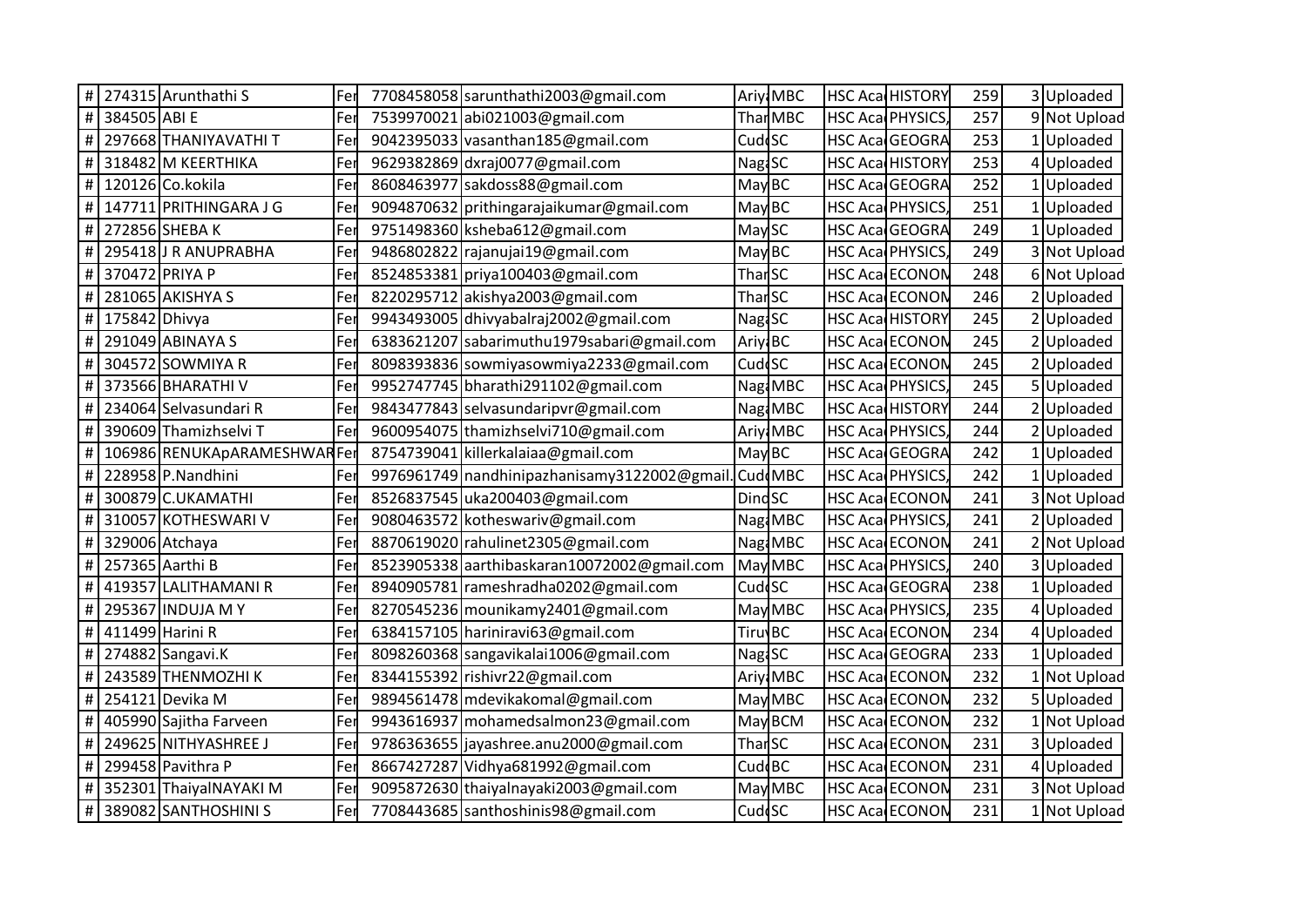|               | 390045 SURUTHIKA S     | Fer | 8531037819 suruthika260703@gmail.com                  | <b>Than</b> SC       |                       | <b>HSC Aca HISTORY</b>  | 231 | 4 Not Upload    |
|---------------|------------------------|-----|-------------------------------------------------------|----------------------|-----------------------|-------------------------|-----|-----------------|
|               | 372822 KAVIYA G        | Fe  | 8220136818 kaviya190604@gmail.com                     |                      | Thar <sub>MBC</sub>   | HSC Aca PHYSICS         | 229 | 7 Uploaded      |
|               | 398579 BHUVANESHWARI R | Fer | 7538822386 oahsssurya3003@gmail.com                   |                      | Nag MBC               | HSC Aca ECONON          | 229 | 1 Uploaded      |
|               | 255651 NISHANTHINI K B | Fe  | 9787116610 nandhinikaruppaiya3@gmail.com              | Nag BC               |                       | <b>HSC Aca ECONON</b>   | 228 | 3 Not Upload    |
|               | 157644 KANMANI M       |     | 8248461975 bharathiselvam29@gmail.com                 | Nag <sub>2</sub> SC  |                       | HSC Aca ECONON          | 226 | 2 Uploaded      |
|               | 423538 G JANANI        | F۴  | 9003838781 suresh_rdb@rediffmail.com                  | May BC               |                       | <b>HSC Aca ECONON</b>   | 225 | Not Upload      |
|               | 181853 V. HEPZIBHA     | Fe  | 9600295345 rvengateshwaran77@gmail.com                | <b>TiruvBC</b>       |                       | HSC Aca ECONON          | 224 | 3 Uploaded      |
|               | 329439 PRIYANGA K      | Fe  | 7867898231 priyanga220803@gmail.com                   | <b>Thar SC</b>       |                       | HSC Aca PHYSICS         | 224 | 5Uploaded       |
|               | 363361 KAVIPRIYA R     | Fe  | 9786858597 rkavipriyasabari85@gmail.com               | Nag <sub>i</sub> SC  |                       | <b>HSC Aca HISTORY</b>  | 220 | 2 Not Upload    |
|               | 230086 Abarna P        | Fe  | 6383406317 abarnapalani18@gmail.com                   | May <sub>SC</sub>    |                       | HSC Aca ECONON          | 218 | 3 Uploaded      |
|               | 401668 SIVASANKARI R   | Fe  | 9585057134 gmapstreetview@gmail.com                   | Siva <sub>s</sub> SC |                       | HSC Aca ECONON          | 217 | 2 Uploaded      |
|               | 385936 PARAMESWARIK    | Fe  | 6379723293 paramup772@gmail.com                       |                      | May MBC               | HSC Aca HISTORY         | 216 | 2 Not Upload    |
|               | 254390 KAVIYA R        | Fe  | 7639610790 kaviya382003@gmail.com                     |                      | May MBC               | HSC Aca HISTORY         | 214 | 2Uploaded       |
|               | 330701 ABURVALAKSHMIR  | Fe  | 8072887518 raburvalakshmi1@gmail.com                  |                      | May MBC               | <b>HSC Aca PHYSICS</b>  | 214 | Uploaded        |
|               | 386725 VARSHA M        | Fe  | 9790343671 varsha010703@gmail.com                     | Thar <sub>SC</sub>   |                       | HSC Aca ECONON          | 214 | 4 Uploaded      |
|               | 375996 Sona R          |     | 9585449913 sonarajini2003@gmail.com                   | Nag <sub>i</sub> SC  |                       | <b>HSC Aca PHYSICS</b>  | 213 | 4 Not Upload    |
|               | 381072 Divyasri T      |     | 9976093487 bpraba3371@gmail.com                       |                      | May MBC               | HSC Aca Compute         | 213 | Uploaded        |
|               | 251312 Parameshwari V  | Fe  | 9500244848 parameshwarikomal@gmail.com                | MaySC                |                       | HSC Aca ECONON          | 212 | 5 Not Upload    |
|               | 252751 Suvathi R       | Fe  | 9159275732 suvathikomal@gmail.com                     |                      | May MBC               | HSC Aca ECONON          | 212 | 7 Uploaded      |
|               | 300110 Ramya S         |     | 9843106562 vsramya2003@gmail.com                      |                      | Vilu <sub>l</sub> MBC | <b>HSC Aca PHYSICS</b>  | 211 | 3 Uploaded      |
|               | 399527 KAVYA V         | Fe  | 7305580696 kavyavetri1926@gmail.com                   |                      | Cud MBC               | HSC Aca Physics,        | 211 | <b>Uploaded</b> |
| 422232 Sasi S |                        | Fer | 7708787401 mkb.dsn@gmail.com                          | <b>May SC</b>        |                       | HSC Aca GEOGRA          | 211 | 1 Uploaded      |
|               | 388433 SNEKA M         | Fe  | 9751818463 sneka0107003@gmail.com                     | Thar <sub>SC</sub>   |                       | HSC Aca ECONON          | 210 | 2Uploaded       |
|               | 250123 Jayalakshmi M   |     | 9698231824 jayalakshmikomal@gmail.com                 | <b>May SC</b>        |                       | HSC Aca ECONON          | 209 | 3 Not Upload    |
|               | 312640 Abarna          | Fe  | 9626339104 abarnamathi03@gmail.com                    | <b>Thar</b> SC       |                       | HSC Aca HISTORY         | 209 | 2Uploaded       |
|               | 398003 PAVATHARANIK    | Fe  | 8270148489 PAVA2003@GMAIL.COM                         | Nag <sub>i</sub> BC  |                       | HSC Aca ECONON          | 209 | 1 Not Upload    |
|               | 421820 Lavanya S       | Fe  | 8939276680 Lavanyasrinivasan2001@gmail.com            |                      | Thar MBC              | HSC Aca ECONON          | 207 | 3Uploaded       |
|               | 221991 PRABAKANI R     |     | 9943371381 nandhinirajamanikkam01@gmail.com           | ThanSC               |                       | <b>HSC Voc COMME</b>    | 205 | Uploaded        |
|               | 386659 MANIMEKAI K     | Fe  | 8220287665 abimani@gmail.com                          | MaySC                |                       | HSC Aca HISTORY         | 205 | 3 Not Upload    |
|               | 170347 AKALYA          | Fe  | 6381671488 abilashabilash00725032000@gmail.colTiru\BC |                      |                       | HSC Aca PHYSICS         | 204 | Not Upload      |
|               | 287110 KAVIYABARANI S  | Fe  | 8072010804 kaviyabaranikomal@gmail.com                | May SC               |                       | HSC Aca GEOGRA          | 204 | Not Upload      |
|               | 280286 REKHA J         |     | 9626823293 rekharaman2002@gmail.com                   | MaySC                |                       | HSC Aca ECONON          | 203 | 2 Uploaded      |
|               | 299513 DIVYA S         | Fer | 9751003672 manimozhi532000@gmail.com                  | <b>KallaSC</b>       |                       | <b>HSC Acad HISTORY</b> | 202 | 2 Uploaded      |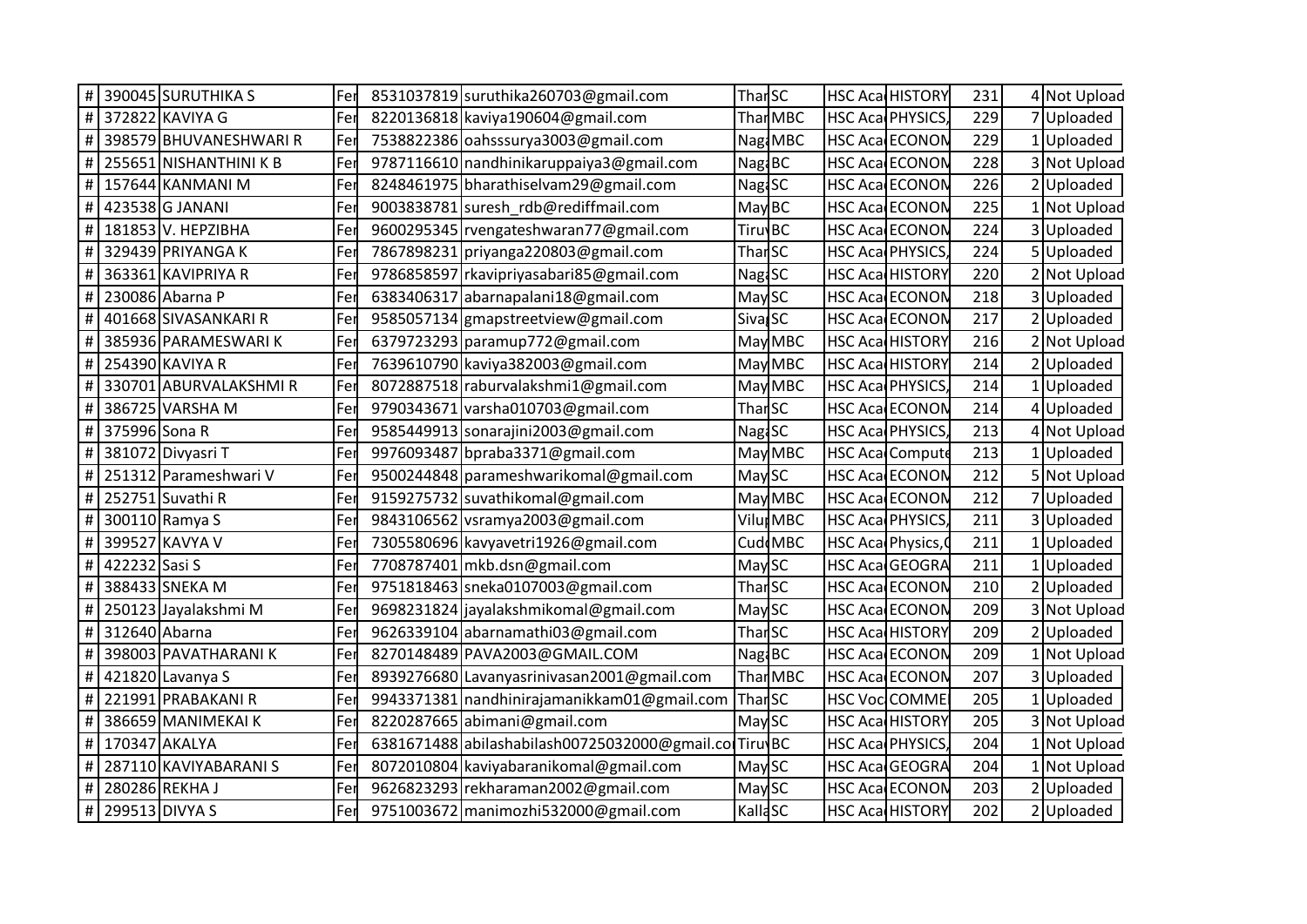|                |                | # 228457 KEERTHANA S       | Fer | 7810059007 keerthana280603@gmail.com       | May SC                    | <b>HSC Aca HISTORY</b> | 201 | 2Uploaded         |  |
|----------------|----------------|----------------------------|-----|--------------------------------------------|---------------------------|------------------------|-----|-------------------|--|
| $\#$           |                | 232203 SINDHU B            | Fer | 9786664967 sindhubalu1920@gmail.com        | <b>Tiruv<sub>SC</sub></b> | HSC Aca HISTORY        | 201 | 4 Not Upload      |  |
|                | #311507 SUSEE  |                            | Fer | 9843061740 sujimurugadoos@gmail.com        | Nag <sub>1</sub> SC       | HSC Aca GEOGRA         | 200 | INot Upload       |  |
| $\#$           |                | 349405 Sharmila            | Fer | 9698792979 sharmilasharmi2233@gmail.com    | Cud <sup>I</sup> SC       | HSC Aca ECONON         | 198 | Uploaded          |  |
| $\#$           |                | 254463 Subasri S           | Fer | 9943251139 subasrikomal@gmail.com          | May <sub>SC</sub>         | HSC Aca ECONON         | 197 | Not Upload        |  |
| $\#$           |                | 423786 SELVABHARATHI K     | Fer | 6384615316 selvabharathikumar03@gmail.com  | May MBC                   | HSC Aca GEOGRA         | 196 | Uploaded          |  |
| $\#$           | 356344 Vinisha |                            | Fer | 9159700746 vinisha302003@gmail.com         | Thar <sub>SC</sub>        | <b>HSC Aca HISTORY</b> | 195 | 3 Not Upload      |  |
| $\#$           |                | 145057 SWATHI.V            | Fer | 9442422844 sharmilini91@gmail.com          | Thar <sub>SC</sub>        | <b>HSC Aca ECONON</b>  | 194 | Uploaded          |  |
| $\#$           |                | 320619 Dhanusha.k          | Fer | 8870718651 dhanushamoorthy1@gmail.com      | May SC                    | <b>HSC Aca ECONON</b>  | 194 | Uploaded          |  |
| $\#$           | 315116 Nisha   |                            | Fer | 9500808974 karthiksundarammmt@gmail.com    | Nag: MBC                  | <b>HSC Aca HISTORY</b> | 193 | Uploaded          |  |
| $\#$           |                | 363869 Lakshaya.R          | Fer | 8098568137 oceangalaxy2012@gmail.com       | May MBC                   | HSC Aca PHYSICS,       | 193 | 3 Not Upload      |  |
| $\#$           |                | 393102 Pavithra            | Fer | 7708279581 jaipavithra1@gmail.com          | May MBC                   | HSC Aca PHYSICS,       | 193 | Uploaded          |  |
| $\pmb{\sharp}$ |                | 246496 Karthika            | Fer | 8248883520 elangonamasu1@gmail.com         | May MBC                   | <b>HSC Aca HISTORY</b> | 190 | 3Uploaded         |  |
| $\#$           |                | 370308 VAITHEEISWARI K     | Fer | 9751003672 vaitheeiswarikumar@gmail.com    | KallaSC                   | HSC Aca HISTORY        | 190 | 2 Uploaded        |  |
| $\#$           |                | 245806 SUSHMITHa R         | Fer | 9942656560 sushmitharajkumar2002@gmail.com | May BC                    | <b>HSC Aca ECONON</b>  | 189 | 3Uploaded         |  |
| $\#$           |                | 362943 BAVITHA.A           | Fer | 8754467851 bavithaazhagar90@gmail.com      | Nag <sub>i</sub> SC       | HSC Aca ECONON         | 189 | Not Upload        |  |
| $\#$           |                | 197834 SANTHINI R          | Fer | 8525873326 santhinis027@gmail.com          | May SC                    | HSC Aca HISTORY        | 187 | 3Uploaded         |  |
| $\#$           |                | 408822 Preamavathi J       | Fer | 9786508784 preamavathij 2003@gmail.com     | <b>NagiSC</b>             | <b>HSC Aca HISTORY</b> | 187 | Not Upload        |  |
| $\#$           |                | 252358 Renugaparameswari K | Fer | 9629104691 krenugaparameswari@gmail.com    | May BC                    | HSC Aca ECONON         | 186 | Uploaded          |  |
| $\#$           |                | 353718 Swetha B            | Fer | 9688097669 swetha002003@gmail.com          | Tiruv <sub>SC</sub>       | HSC Aca ECONON         | 185 | Not Upload        |  |
| $\#$           |                | 419628 M Vetriselvi        | Fer | 6383281099 ajayguna1999@gmail.com          | Cud MBC                   | HSC Aca PHYSICS,       | 185 | Uploaded          |  |
| $\#$           |                | 335846 R.madhumitha        | Fer | 9626871968 madhumitha962002@gmail.com      | May MBC                   | HSC Aca Economi        | 184 | Not Upload        |  |
| $\#$           | 401620 Kaviya  |                            | Fer | 7639670093 kaviyamugundan22@gmail.com      | May SC                    | HSC Aca PHYSICS,       | 184 | <b>Not Upload</b> |  |
| $\#$           |                | 218629 Jothika R           | Fer | 8778944085 jothimani23600@gmail.com        | Cud MBC                   | <b>HSC Aca Compute</b> | 183 | Uploaded          |  |
| $\pmb{\#}$     |                | 306702 AKALYA C            | Fer | 9965959365 vijaykamal666@gmail.com         | May SC                    | HSC Aca HISTORY        | 181 | Uploaded          |  |
| $\#$           |                | 377862 BHAVANI             | Fer | 8098843427 bhavani2003kb@gmail.com         | May MBC                   | HSC Aca ECONON         | 181 | 2Uploaded         |  |
| $\#$           |                | 250700 Kalaiselvi P        | Fer | 9626124984 kalaiselvikomal@gmail.com       | May BC                    | <b>HSC Aca ECONON</b>  | 178 | Uploaded          |  |
| $\#$           |                | 334217 SARANYA J           | Fer | 9626649637 rajasindhu443@gmail.com         | May SC                    | HSC Aca GEOGRA         | 178 | <b>Not Upload</b> |  |
| $\#$           |                | 368217 Kavipriya.p         | Fer | 6369392908 kavip7749@gmail.com             | May BC                    | HSC Aca PHYSICS,       | 178 | 8Uploaded         |  |
| $\#$           |                | 120170 PRIYANGA K          | Fer | 8524011303 kpriyanga1311@gmail.com         | May SC                    | <b>HSC Aca HISTORY</b> | 177 | 3Uploaded         |  |
| $\#$           |                | 406872 RAMYA S             | Fer | 9791890311 ramyamani032003@gmail.com       | Cud <sup>c</sup> SC       | HSC Aca GEOGRA         | 177 | 3 Not Upload      |  |
| $\#$           |                | 385700 ABINAYA G           | Fer | 8940758782 abinayagurusamy2002@gmail.com   | May SC                    | <b>HSC Aca ECONON</b>  | 174 | 3Uploaded         |  |
|                |                | # 400695 DHARANIKA M       | Fer | 9843184110 sureshkanth 28022001@gmail.com  | May SC                    | <b>HSC Aca HISTORY</b> | 174 | 2 Not Upload      |  |